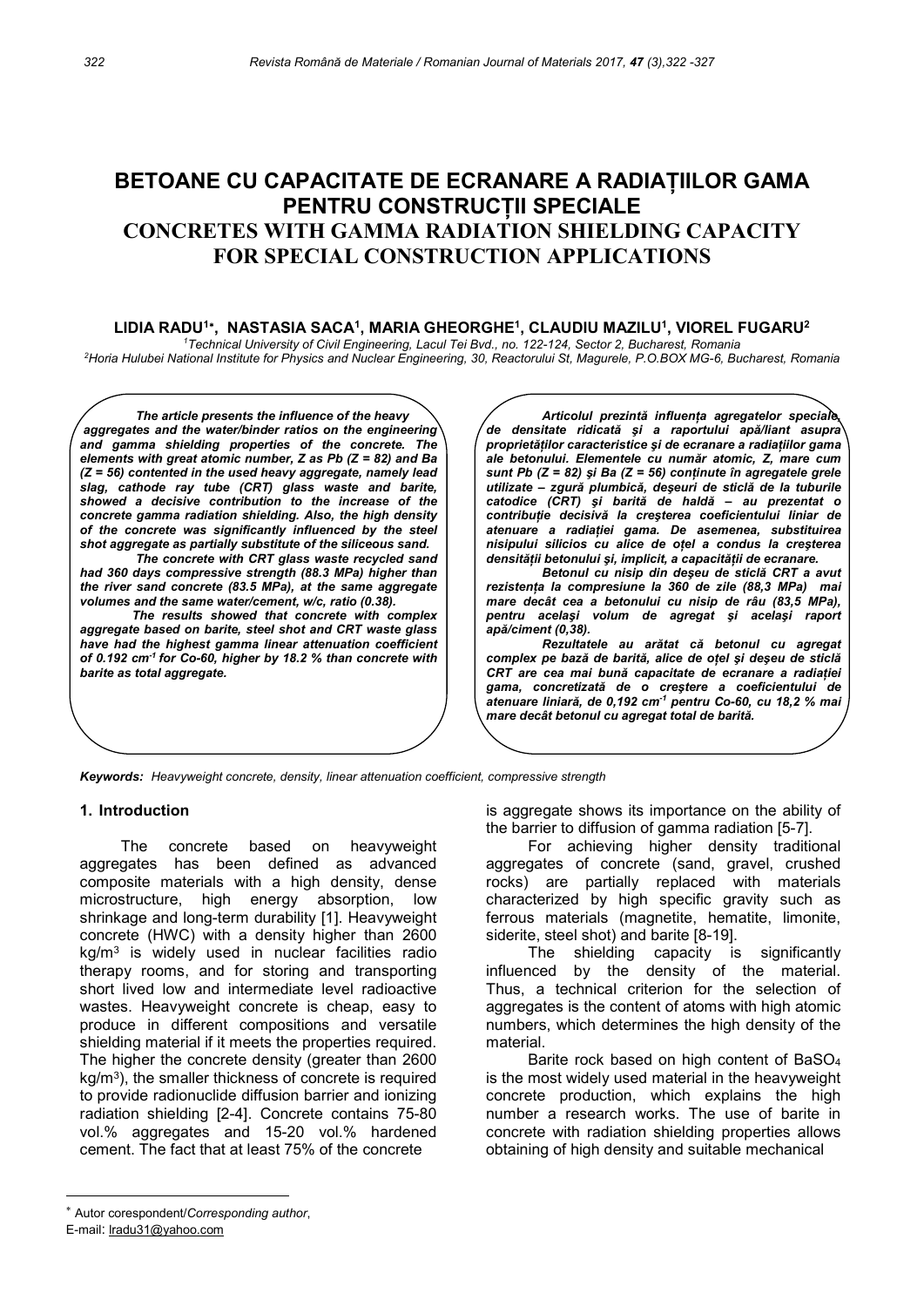strengths [20, 21]. The shrinkage of concrete with barite content is 70-75% of conventional concrete, thermal expansion coefficient measured at 4–38°C is nearly twice that of the conventional concrete, the modulus of elasticity and Poisson`s ratio is nearly equal or even higher to those of the normal concrete although some researchers have reported higher values of modulus of elasticity for barite concrete compared to normal concrete, specific thermal coefficient and heat transfer in heavyweight concrete are significantly less than the corresponding quantities in normal concrete [22, 23]. In some cases, fine barite aggregates delay the setting and hardening of concrete [22].

Throughout time many researchers have an increasing interest in finding new suitable materials, optimizing the mixture proportion and assessing the effect on the microstructure, mechanical strengths, and durability and shielding properties. The scope for using alternative materials in concrete production is twofold; it can provide some technical improvements to the final product, but it is also expected to be beneficial from an environmental point of view.

The article presents the influence of the aggregates type - barite, CRT waste glass, lead slag, hematite and steel shot, the filler type limestone, barite and the different water to binder ratios on the some engineering characteristics and the linear attenuation coefficient  $(\mu, \text{ cm}^{-1})$  of gamma shielding of the concrete.

#### 2. Experimentals

### 2.1. Materials

The heavyweight concrete (HWC) was designed with a binder system composed of powders including cement and a filler type (limestone, barite), five aggregate types (barite, CRT glass, lead slag, hematite and steel shot), superplasticizer and water.

 Portland cement type CEM II/A-V 42.5N, according to [24] was used.

 Limestone filler used in concrete has the following characteristics: - CaO-53.5 wt.%, residue on 0.125 mm sieve- 9.8%, density- 2760 kg/m<sup>3</sup> . The limestone filler was required in the concrete composition to increase segregation stability and shielding capacity.

 Crushed barite ore includes BaSO4 is a heavyweight aggregate used in the heavy concrete for special applications. Barite ore used was a residue from barite rock processing for barite mineral obtain. The BaSO4 content varied from 18.12 to 46.21% and the density from 2.426 to 3.620 g/cm<sup>3</sup> . The lower density values are the effect of including silicate rocks (gneisses) in varying proportions in barite mineral.

The leaching properties of the barite ore and the lead slag were tested as according with Column test procedure included in CEN/TS 14405

[25]. The results obtained, as released chemical species, at various liquid/solid (L/S) ratio, are showed in Table 1 and Table 2.

Table 1

| The concentrations of released chemical species from barite  |
|--------------------------------------------------------------|
| ore / Concentrațiile speciilor chimice eliberate de baritină |

| Chemical                   | Concentration/Concentratie (mg/l) |         |         |  |  |
|----------------------------|-----------------------------------|---------|---------|--|--|
| composition/               | $L/S=0.1$                         | $L/S=1$ | $L/S=2$ |  |  |
| Compoziție                 |                                   |         |         |  |  |
| chimică                    |                                   |         |         |  |  |
| Zn                         | 1.08                              | 0.02    | 0       |  |  |
| Mo                         | 0                                 | 0.2     | 0       |  |  |
| Mn                         | 14.6                              | 0.22    | 0.191   |  |  |
| Cr                         | 0                                 | 0       | 0.002   |  |  |
| Ca                         | 0.04                              | 64.8    | 30.8    |  |  |
| SiO <sub>2</sub>           | 31                                | 0.15    | 24      |  |  |
| NH <sub>3</sub>            | 10.9                              | 0.267   | 0.16    |  |  |
| Cu                         | 0.56                              | 0.047   | 0.03    |  |  |
| Mg                         | 53.46                             | 0.036   | 4.86    |  |  |
| $PO4$ <sup>3-</sup>        | 0.8                               | 0.6     | 0.8     |  |  |
| NO <sub>2</sub>            | 0                                 | 0       | 0       |  |  |
| $\overline{\text{NO}_3}$ . | 1.77                              | 11.5    | 9.3     |  |  |
| $SO4$ <sup>2-</sup>        | 3300                              | 89      | 20      |  |  |
| Сŀ                         | 2.03                              | 0.14    | 0.05    |  |  |

The leachate from crushed barite ore do not contains hazardous contaminants, as heavy metals with concentration higher than the regulated limit ( $Zn = 1.2$  mg/l,  $Mo = 0.2$  mg/l,  $Cu =$ 0.6 mg/l, for  $L/S = 0.1$  [26].

Table 2

 The concentrations of released chemical species from lead slag / Concentrațiile speciilor chimice emise eliberate de zgura de plumb

| Chemical            | Concentration/Concentratie (mg/l) |         |         |  |  |
|---------------------|-----------------------------------|---------|---------|--|--|
| composition/        | $L/S=0.1$                         | $L/S=1$ | $L/S=2$ |  |  |
| Compozitie          |                                   |         |         |  |  |
| chimică             |                                   |         |         |  |  |
| Zn                  | 0.07                              | 1.58    | 0.52    |  |  |
| Mo                  | 6.9                               | 6.8     | 0       |  |  |
| Mn                  | 26.4                              | 22.3    | 25.4    |  |  |
| Cr                  | 0                                 | 0       | 0.007   |  |  |
| Сa                  | 45.6                              | 36.4    | 96.8    |  |  |
| SiO <sub>2</sub>    | 33                                | 24      | 23      |  |  |
| NH <sub>3</sub>     | 24.07                             | 3.04    | 7.66    |  |  |
| Cu                  | 1.80                              | 2.41    | 0.12    |  |  |
| Mg                  | 29.889                            | 31.59   | 0.056   |  |  |
| $PO4$ <sup>3-</sup> | 1.1                               | 0.5     | 0.3     |  |  |
| NO <sub>2</sub>     | 0                                 | 11      | 11      |  |  |

The lead slag was used as substitute of the river sand in concrete. The lead slag contains lead as free metal and various mineralogical components (e.g. Ca2PbSi3O9, Ca2Al(AlSiO7)) (Fig. 1).

The leachate from crushed lead slag contains hazardous contaminants, namely Mo and Cu upper the regulated limit ( $Mo = 0.2$  mg/l,  $Cu =$ 0.6 mg/l, for  $L/S = 0.1$ ) [26]. These heavy metals may be immobilized into cementitious matrix of the concrete. Also, must be noted the low content of the lead slag in concrete.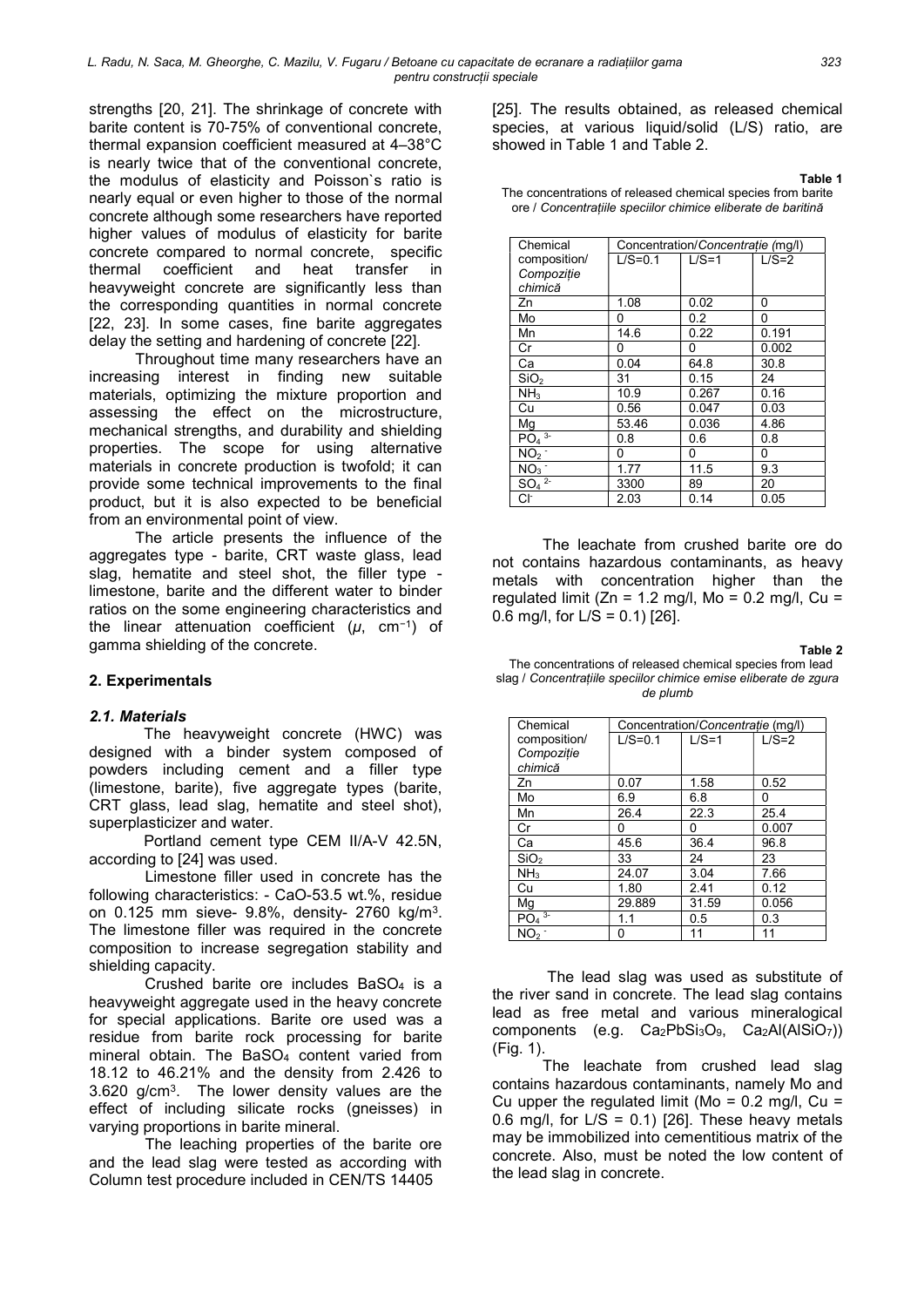

Fig. 1 - X-ray diffraction of lead slag / Difracția de raze X a zgurii de plumb.

The recycled cathode ray tube (CRT) glass was utilized as a fine aggregate for concrete. The CRT glass wastes have an increasing importance as a pozzolanic addition. Glass chemical composition and average fineness are important parameters in view of development of performance in binders and concretes [27].

By using granular glass wastes in mortars/concretes involve a threat due to its high potential of expansion because of reaction between alkali contained in the pore solution, reactive amorphous or poorly crystallized silica present in certain aggregates, and water. Consequently, we tested the potential reactivity of CRT glass using chemical test, according to Romanian standard SR 5440-2009 [28].

The glass is crushed and sieved (0.15…0.30 mm). This material is then reacted with an alkaline solution (1N NaOH) at 80°C. At 24 hours, the amount of dissolved silica from the aggregate and the reduction in alkalinity of the solution are measured. These data are plotted against a provided curve. The aggregate falls into one of three ranges: innocuous, deleterious, or potentially deleterious. The values highlight the innocuous behavior of CRT in the ASR chemical test (domain A) [29].

The river sand, hematite and steel shot particle size distribution is presented in Figure 2.



Fig. 2 - Grading curve of the some aggregate/Curba de granulozitate a unor agregate.

The aggregates used into concrete are characterized by the physical properties presented in Table 3.

Table 3

#### Physical characteristics of aggregates/Caracteristici fizice ale agregatelor

| Aggregates/Agregate      | Characteristics/Caracteristici                                  |                                                    |                                           |  |
|--------------------------|-----------------------------------------------------------------|----------------------------------------------------|-------------------------------------------|--|
|                          | Specific gravity / Densitate<br>$absolută$ (kg/m <sup>3</sup> ) | Bulk density / Densitate în<br>grămadă ( $kg/m3$ ) | Water absorbtion/ Absorbtia de<br>apă (%) |  |
| River sand/ Nisip de râu | 2600                                                            | 1550                                               | 1.2                                       |  |
| Barite/Barită            | 3500                                                            |                                                    | 0.25                                      |  |
| CRT glass/Sticlă CRT     | 2850                                                            | 1450                                               |                                           |  |
| Steel shot/Alice de otel | 7300                                                            |                                                    | 0.1                                       |  |
| Lead slag/Zgură de plumb | 3300                                                            | 1880                                               | 0.4                                       |  |
| Hematite/Hematit         | 4165                                                            | 1470                                               |                                           |  |
|                          |                                                                 |                                                    | Table 4                                   |  |

|  |  | Tal |
|--|--|-----|
|  |  |     |

| Mix proportion of concrete series / Compoziția betoanelor studiate           |               |                                  |                          |            |            |            |                |
|------------------------------------------------------------------------------|---------------|----------------------------------|--------------------------|------------|------------|------------|----------------|
| Codes/Cod                                                                    |               |                                  | B                        | <b>AHB</b> | <b>ANB</b> | <b>AGB</b> | ZNB            |
| Components/Componenti                                                        |               |                                  |                          |            |            |            |                |
| Cement / Ciment CEM II AV 42.5                                               |               |                                  | 133.3                    | 133.3      | 133.3      | 133.3      | 133.3          |
| (dm <sup>3</sup> /m <sup>3</sup> )                                           |               |                                  |                          |            |            |            |                |
| Filler/Filer                                                                 | Barite/Barită |                                  | 25.2                     | 25.2       |            |            |                |
| (dm <sup>3</sup> /m <sup>3</sup> )                                           |               | Limestone <i>/Calcar</i>         |                          | 11.8       | 36.2       | 35.1       | 36.2           |
|                                                                              | Total volume  |                                  | 25.2                     | 37         | 36.2       | 35.1       | 36.2           |
| 0/4<br>Aggregates/<br>Agregate<br>(dm <sup>3</sup> /m <sup>3</sup> )<br>4/16 |               | River sand / Nisip de râu        |                          | 73         | 201.2      |            | 201.1          |
|                                                                              |               | Steel shot /Alice de otel        | ٠                        | 66.5       | 174.3      | 174.6      | $\overline{a}$ |
|                                                                              |               | Hematite /Hematit                |                          | 66.5       |            |            |                |
|                                                                              |               | Barite/Barită                    | 495.5                    | 113        |            |            |                |
|                                                                              |               | CRT glass/Sticlă CRT             |                          |            |            | 201.5      |                |
|                                                                              |               | Lead slag/ <i>Zgură de plumb</i> | $\overline{\phantom{0}}$ |            |            |            | 174.3          |
|                                                                              |               | Total volume/Volum total         | 495.5                    | 319        | 375.5      | 376.1      | 375.4          |
|                                                                              |               | Barite/Barită                    | 303.9                    | 345.8      | 295.1      | 291.5      | 93.9           |
|                                                                              |               | Lead slag/Zgură de plumb         |                          |            |            |            | 201.1          |
|                                                                              |               | Total volume/Volum total         | 303.9                    | 345.8      | 295.1      | 291.5      | 295            |
| Superplaticizer admixture<br>(SP)/Aditiv superplastifiant                    |               | 1.6                              | 1.6                      | 1.6        | 1.6        | 1.6        |                |
| (%)                                                                          |               |                                  |                          |            |            |            |                |
| $W/C$ // $a/c$                                                               |               |                                  | 0.66                     | 0.58       | 0.38       | 0.38       | 0.44           |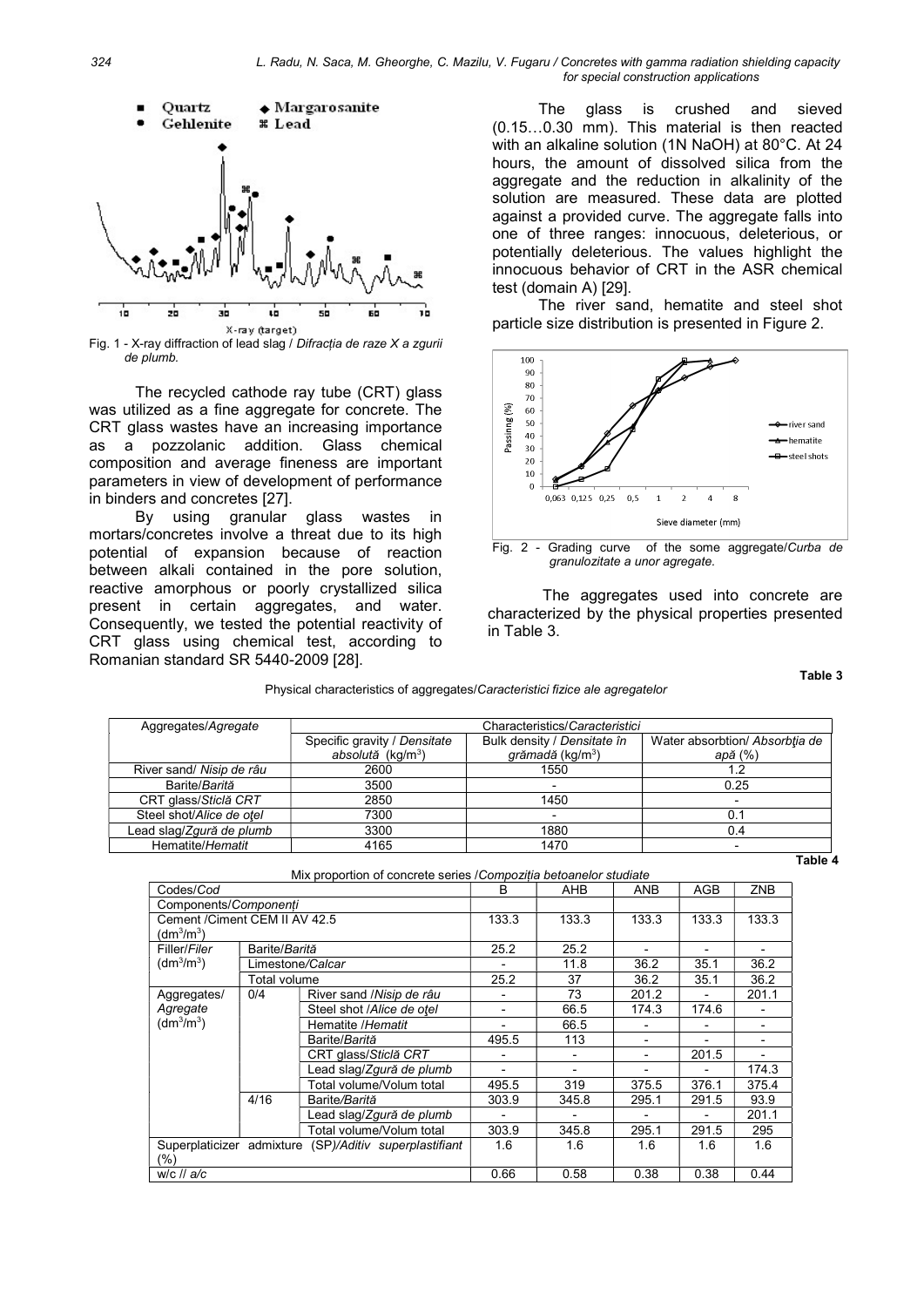# 2.2. Concrete mixes

The special concrete series were designed with the same type and a constant dosage of cement and different water/binder (w/b) ratios. A superplasticizer (SP), included in the carboxilated polyethers class, was used at a constant ratio of 1.6 wt.% comparative to the amount of cement for all the heavyweight concrete mixtures.

The mixtures details are given in Table 4.

A good mixture design and an efficient mixing procedure are two of the key issues to obtain desired performance in hardened state of HWC. When the mixing procedure is not well stablished, a poor workability and heterogeneity in the resulting product inevitably occurs. The materials were placed in the mixer in the following sequence: aggregate, followed by mixture of cement and filler (separately homogenized for 2 min.) and mixed for 2 min. Approximately, 70% of the water was added and mixed for 2 min; the superplasticizer with the rest of the water were added in the mixer and mixed for 2-3 min.

Concrete mixes were casted into 150x150x150 mm cubic molds and vibrated. After 24 h the samples were demolded and kept in water of 20  $\pm$  2<sup>0</sup>C until the time of testing.

## 2.3. Methods

The fresh and hardened concretes were monitored by: density, workability, compressive strength and ultrasonic pulse velocity (US). All these characteristics were measured after standard procedures [30-36]. The compressive strength and ultrasonic pulse velocity of concrete samples were tested after 28, 90, 180 and 360 days of curing in water.

The linear attenuation coefficients of studied concretes at different gamma energies (Co-60:1.25 MeV, Cs-137: 0.662 MeV, Ir-192: 0.37 MeV) in narrow beam conditions have been measured. To investigate the effect of heavy aggregates in concrete composition on gamma radiation shielding properties, the photon attenuation was determined by measuring the ratio of transmission of the penetrating radiation through concrete samples (equivalent dose rate ratio). Plotting the logarithmic form of equation 1 versus different depth photons penetrating (x), a straight line was obtained. The linear attenuation coefficient, µ, was obtained using the value of the slope. The radioactive source was shielded by pinhole collimators to achieve the narrow beam condition. The measurements were repeated 10 time in order to decrease the statistical errors.

Gamma ray attenuation coefficients, µ (cm-1) have been evaluated according to the exponential attenuation low.

$$
I(x) = I_0 e^{-\mu x} \tag{1}
$$

where: I<sub>0</sub> is the incident intensity of photons penetrating a layer of material of thickness x and I is the emerging intensity of photons.

### 3. Results

### 3.1. The characteristics of the fresh concretes

Concrete mixes were cohesive, without showing the phenomenon of segregation and separation of water.

The density and workability are controlled by the mix parameters namely filler types, aggregate types and water/binders ratios. The concretes density was varied from 2890 to 3390 kg/m<sup>3</sup> .

The workability of concretes measured as slump was varied with concrete mix design from 0 to 45 mm.

## 3.2. The characteristics of the hardened concretes

The apparent density reflects the concrete mixes components. The apparent density values of concretes with barite as coarse aggregates and steel shot, CRT glass and lead slag as substitutes of the river sand or filler in concrete were into range from  $2870$  to  $3430 \text{ kg/m}^3$ . The concrete density values are showed in Figure 3. The concrete density is decisive determined by the aggregate density, since the concrete contains 75-80 vol.% aggregates.

The compressive strengths were tested. The obtained results are graphically showed in Figure 4.

The following aspects can be found:

- The compressive strength of the concrete has an evolution significantly influenced by the type of aggregate with high density.
- The compressive strength had an increasing trend for all studied concrete, regardless type of aggregate (barite, CRT glass waste, lead slag, hematite and steel shot).
- The long-term compressive strength of the concrete seems to be favored by the presence of CRT glass waste (AGB concrete). This is the



Fig. 3 - The apparent density of the concretes with various aggregate types/ Densitatea aparentă a betoanelor cu agregate diferite.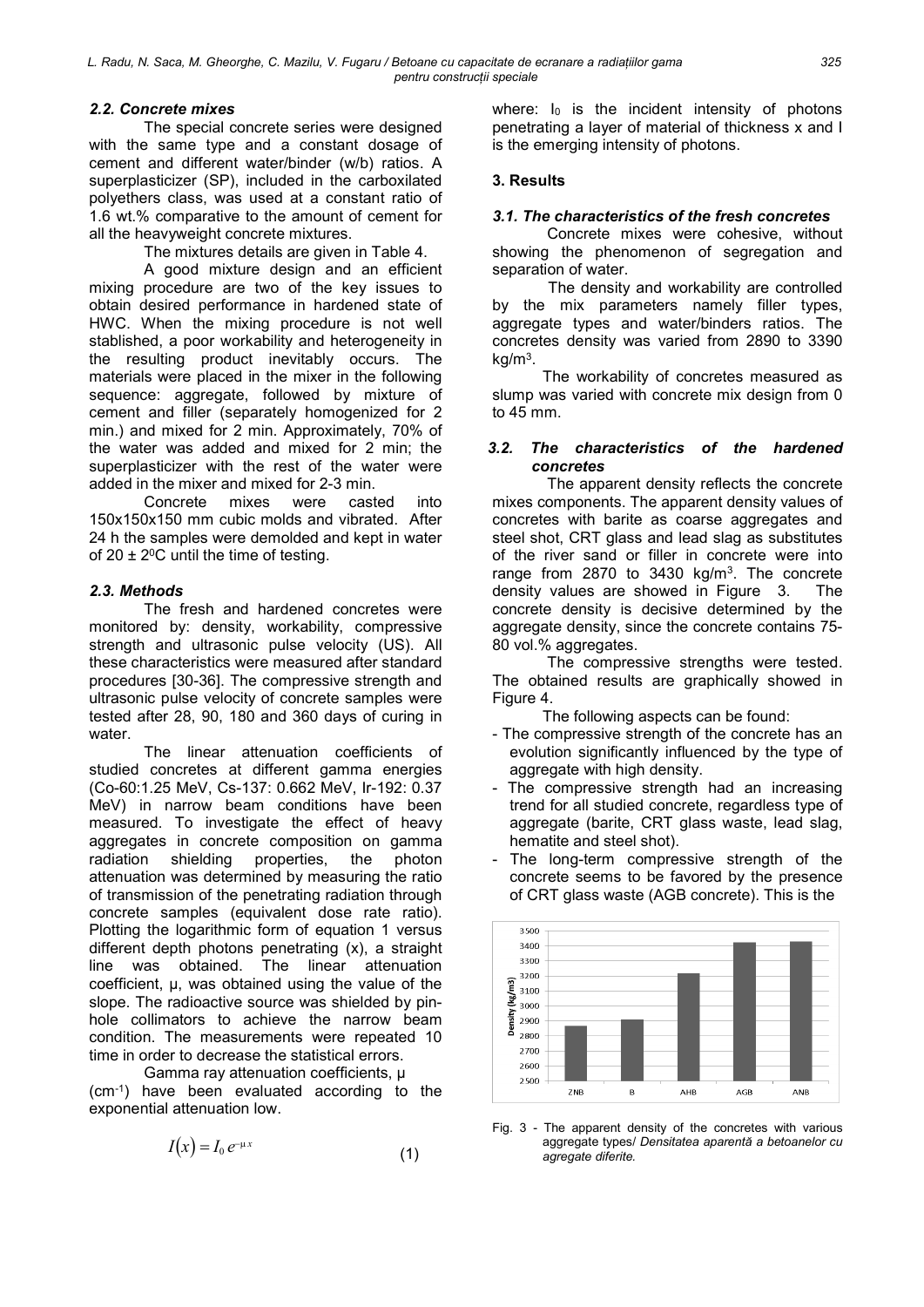

Fig. 4 - The compressive strengths evolution of the concretes in time/ Evoluția rezistenței la compresiune a betoanelor în timp.

effect of the pozzolana character of the CRT glass microparticles with contribution to formation of new hydrosilicate phases by the pozzolanic reaction.

Ultrasonic pulse velocity (US) in concrete assesses its homogeneity, the incidence or absence of internal defects, cracks and segregation. The obtained results are graphically presented in Figure 5. The ultrasonic pulse velocity increases with the density and the compactity of the concrete. Since the concrete density is directly influenced by the aggregate density, this means that the ultrasonic pulse velocity increases together with the aggregate density.





The linear attenuation coefficients decrease with the energy photon emission (Fig. 6). It appears that concrete AGB with barite, CRT glass and steel shot aggregates had the highest linear attenuation coefficient for all energy gamma radiation (Co-60, Cs-137, Ir-192). These results reflect the contribution of the elements with great atomic number, Z as Ba  $(Z = 56)$ . Also, the high density of the concrete was significantly influenced by the steel shot aggregate as partially substitute of the siliceous sand.

The results showed that concrete with complex aggregate based on barite, steel shot and CRT glass waste have had the highest linear attenuation coefficient of 0.192 cm-1 for Co-60, higher by 18.2% than concrete with barite as total aggregate.



Fig. 6 - Linear attenuation coefficient vs concrete density/Coeficientul linear de atenuare în corelație cu densitatea.

The shielding properties of studied concrete, concretized by the linear attenuation coefficients, are favored firstly by the high density. The experimental data showed that shielding properties are influenced by the concrete homogeneity (existing gaps, cracks) as according of the ultrasonic pulse velocity results (Fig. 5).

In Figure 7 is showed the correlation between velocity pulse values and the gamma linear attenuation coefficient of the concretes, for 28 days. The concrete with lead slag aggregate is characterized by highest velocity pulse value, but this is irrelevant for the linear attenuation coefficient.



Fig. 7 - Linear attenuation coefficient vs concrete ultrasonic velocity pulse /Coeficientul linear de atenuare în corelație cu viteza de propagare a ultrasunetelor.

Generally, there is a good correlation of the gamma attenuation coefficient increase with the ultrasonic velocity of the concrete with the barite aggregate, with the exception of the concrete with lead slag as a substitute for the coarse barite.

#### 4. Conclusions

This study evaluated the combined effects of different variables such as aggregate type (barite, CRT glass, lead slag, hematite and steel shot), the filler type (limestone, barite) and the different water to binder ratios on the characteristics of HWC. Based on the above discussions, the following conclusions were drawn: